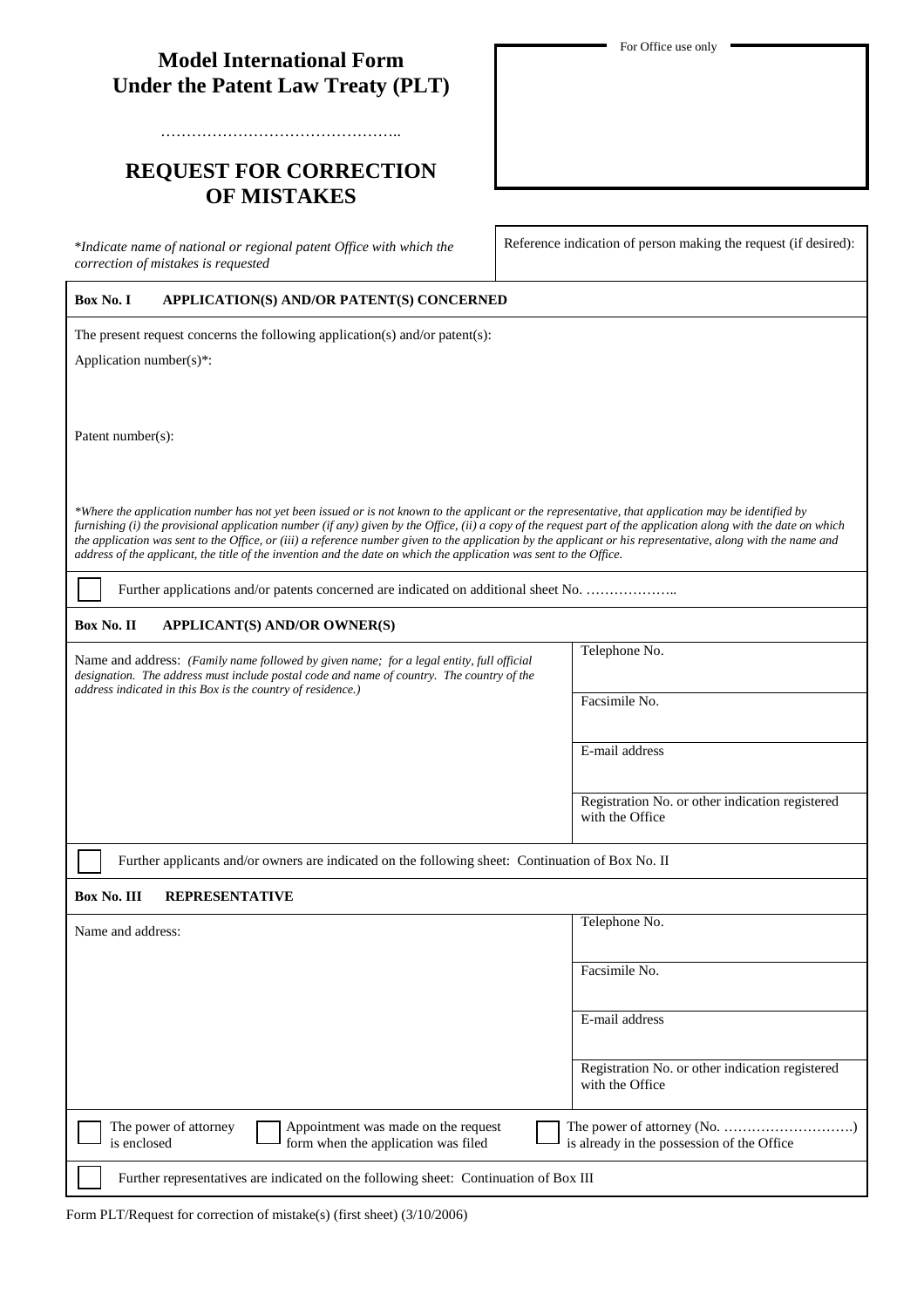Sheet No. ……….

| Continuation of Box No. II FURTHER APPLICANT(S) AND/OR OWNER(S)                               |                                                                    |  |
|-----------------------------------------------------------------------------------------------|--------------------------------------------------------------------|--|
| If none of the following sub-boxes is used, this sheet should not be included in the request. | Telephone No.                                                      |  |
| Name and address:                                                                             |                                                                    |  |
|                                                                                               | Facsimile No.                                                      |  |
|                                                                                               | E-mail address                                                     |  |
|                                                                                               | Registration No. or other indication registered<br>with the Office |  |
| Name and address:                                                                             | Telephone No.                                                      |  |
|                                                                                               | Facsimile No.                                                      |  |
|                                                                                               | E-mail address                                                     |  |
|                                                                                               | Registration No. or other indication registered<br>with the Office |  |
| Name and address:                                                                             | Telephone No.                                                      |  |
|                                                                                               | Facsimile No.                                                      |  |
|                                                                                               | E-mail address                                                     |  |
|                                                                                               | Registration No. or other indication registered<br>with the Office |  |
| Name and address:                                                                             | Telephone No.                                                      |  |
|                                                                                               | Facsimile No.                                                      |  |
|                                                                                               | E-mail address                                                     |  |
|                                                                                               | Registration No. or other indication registered<br>with the Office |  |
| Name and address:                                                                             | Telephone No.                                                      |  |
|                                                                                               | Facsimile No.                                                      |  |
|                                                                                               | E-mail address                                                     |  |
|                                                                                               | Registration No. or other indication registered<br>with the Office |  |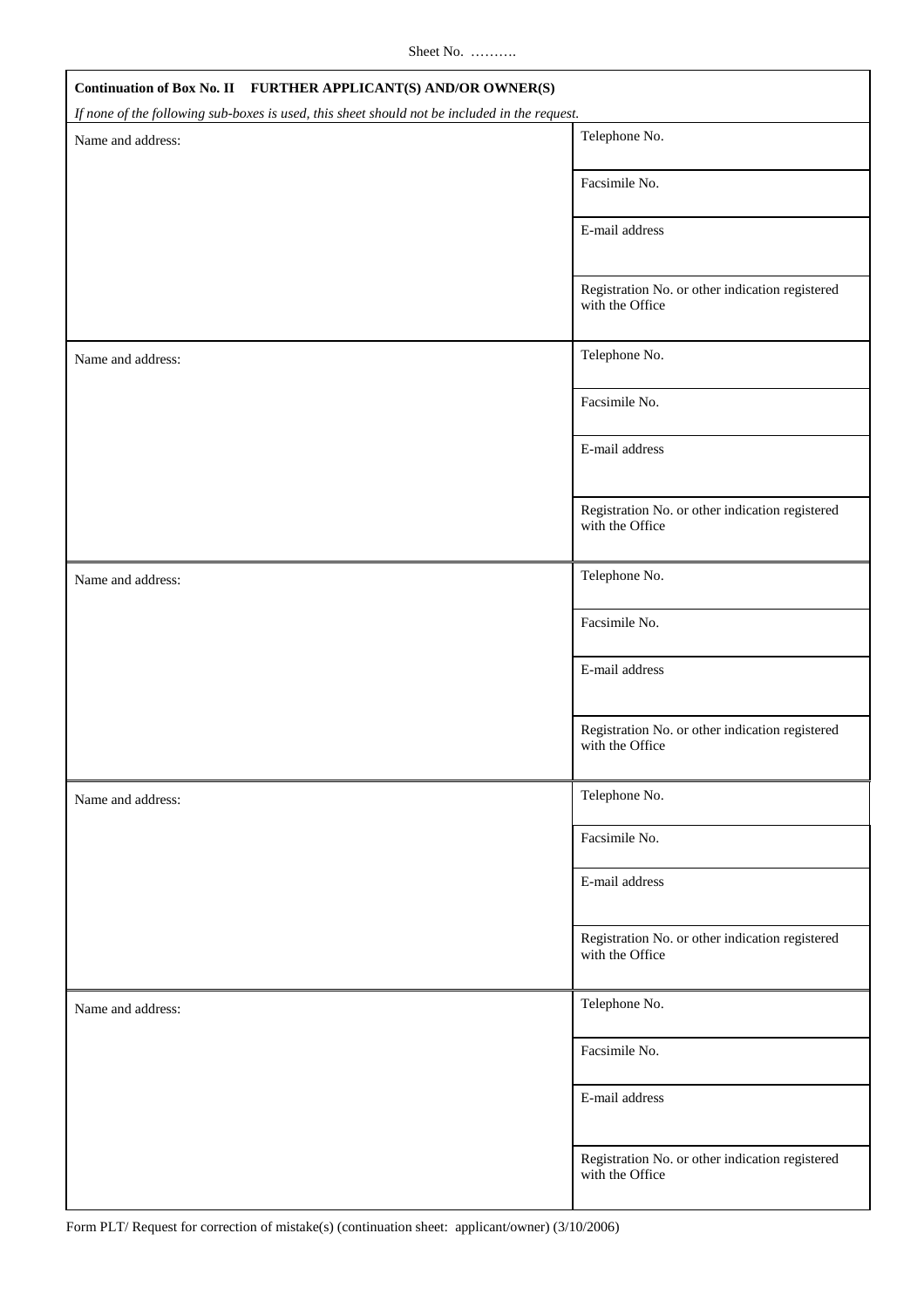Sheet No. ………..

|                                      | Continuation of Box No. III FURTHER REPRESENTATIVE(S)                                         |                                                                    |
|--------------------------------------|-----------------------------------------------------------------------------------------------|--------------------------------------------------------------------|
|                                      | If none of the following sub-boxes is used, this sheet should not be included in the request. |                                                                    |
| Name and address:                    |                                                                                               | Telephone No.                                                      |
|                                      |                                                                                               | Facsimile No.                                                      |
|                                      |                                                                                               | E-mail address                                                     |
|                                      |                                                                                               | Registration No. or other indication registered<br>with the Office |
| The power of attorney<br>is enclosed | Appointment was made on the request<br>form when the application was filed                    | is already in the possession of the Office                         |
| Name and address:                    |                                                                                               | Telephone No.                                                      |
|                                      |                                                                                               | Facsimile No.                                                      |
|                                      |                                                                                               | E-mail address                                                     |
|                                      |                                                                                               | Registration No. or other indication registered<br>with the Office |
| The power of attorney<br>is enclosed | Appointment was made on the request<br>form when the application was filed                    | is already in the possession of the Office                         |
| Name and address:                    |                                                                                               | Telephone No.                                                      |
|                                      |                                                                                               | Facsimile No.                                                      |
|                                      |                                                                                               | E-mail address                                                     |
|                                      |                                                                                               | Registration No. or other indication registered<br>with the Office |
| The power of attorney<br>is enclosed | Appointment was made on the request<br>form when the application was filed                    | is already in the possession of the Office                         |
| Name and address:                    |                                                                                               | Telephone No.                                                      |
|                                      |                                                                                               | Facsimile No.                                                      |
|                                      |                                                                                               | E-mail address                                                     |
|                                      |                                                                                               | Registration No. or other indication registered<br>with the Office |
| The power of attorney<br>is enclosed | Appointment was made on the request<br>form when the application was filed                    | is already in the possession of the Office                         |

Form PLT/ Request for correction of mistake(s) (continuation sheet: representative) (3/10/2006)